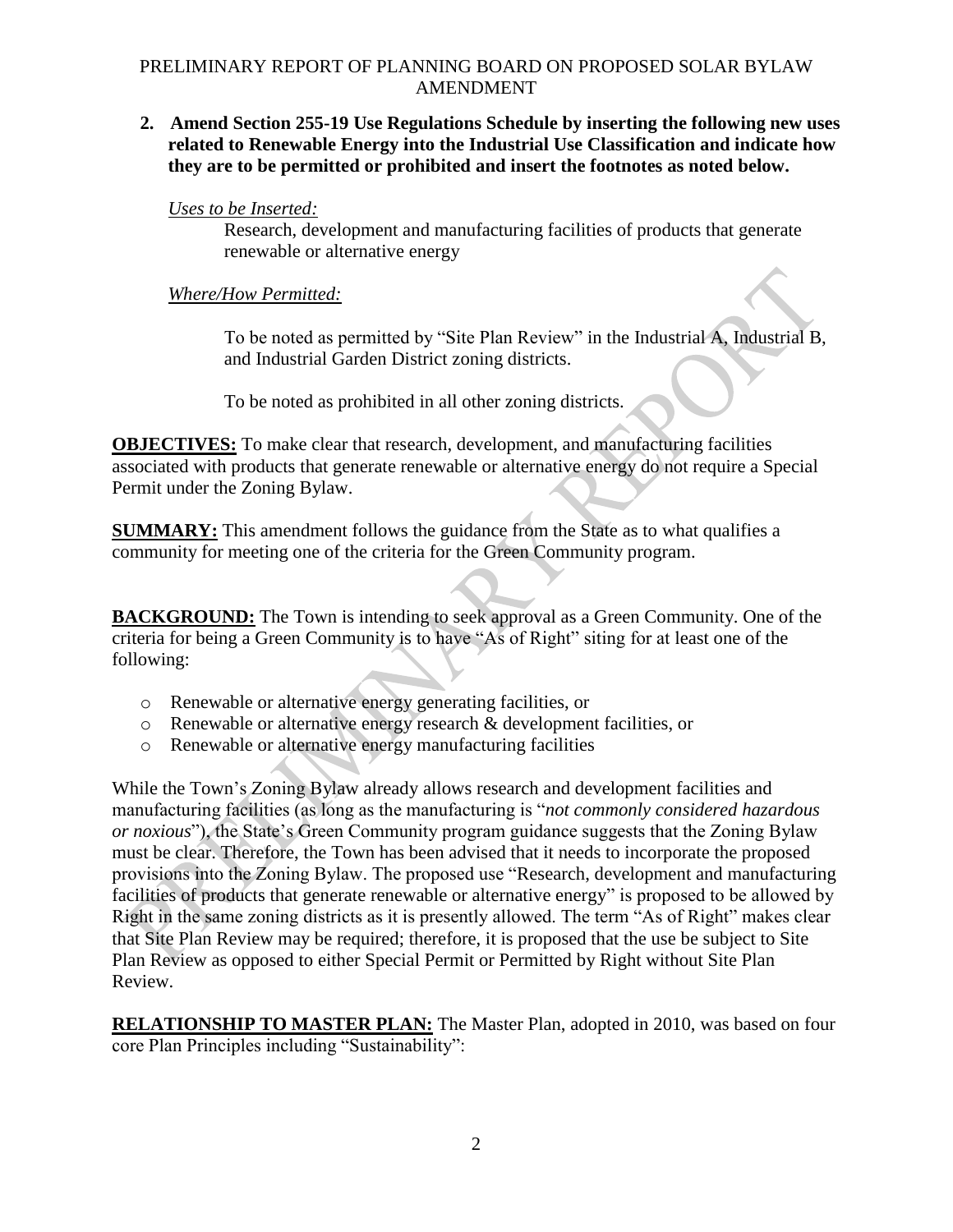## PRELIMINARY REPORT OF PLANNING BOARD ON PROPOSED SOLAR BYLAW AMENDMENT

Promoting policies and actions that will meet the needs of the present without compromising the ability of future generations to meet their own needs. Sustainability should be understood broadly to include maintaining a long-range focus for Town actions and investments as well as the stewardship of the Town's natural lands, parks, and public buildings. Sustainability also implies renewed attention to efficiency, or making the most of what we have, whether measured in infrastructure, energy, money, or time, or in natural resources like land and water.

Renewable energy and alternative energy are essential to being sustainable. Participation in the Green Community program is one of the strategies recommended for implementation of the Master Plan. This proposed amendment is aligned with the Core Principle of the Master Plan.

**PUBLIC HEARING:** The Planning Board will hold a public hearing on Monday April 30, 2018. This Report will be updated following the public hearing.

**RECOMMENDATION:** The Planning Board, at their April 30, 2018 meeting, is scheduled to take a vote on making a recommendation on this Article. This Report will be updated regarding the Planning Board recommendation following the April 30th meeting. enewable energy and alternative energy are essential to being sustainable. Participation in the energy are essential to being sustainable. Participation in the same Plant Telm This proposed amendment is aligned with the Co

# **ANNOTATED VERSION OF EXISTING USE REGULATIONS SCHEDULE – INDUSTRIAL USE CLASSIFICATION**

Provided on the following page.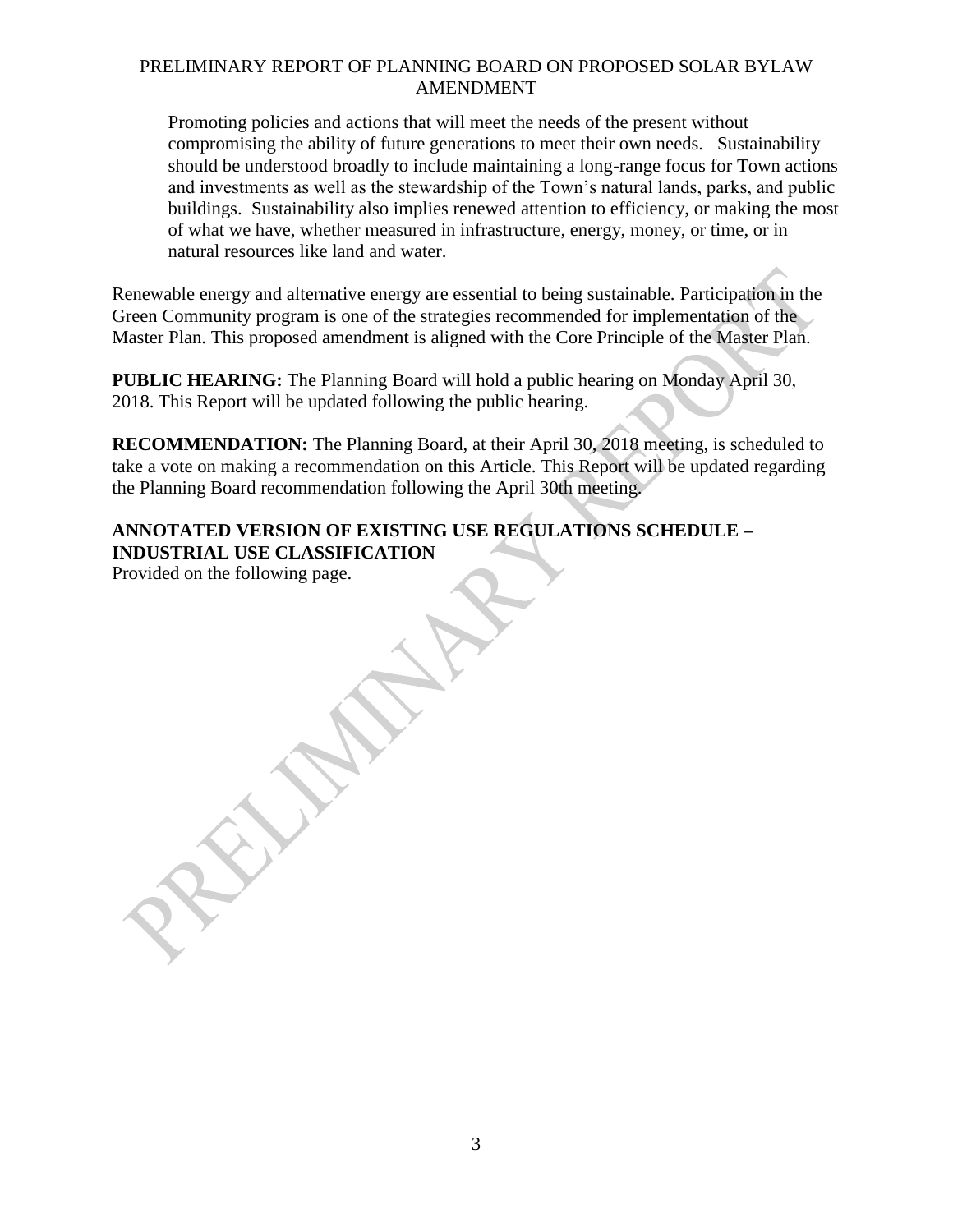### *Article 18 - Annotated*  Zoning *255 Attachment 1*  **Town of South Hadley Use Regulations Schedule (Industrial Uses Excerpt)**

| <b>Use Regulations Schedule (Industrial Uses Excerpt)</b>                                                                                                                                                                                                                                                                             |                          |                       |                         |                          |                         |                        |                                             |                         |                         |                             |                        |                        |                           |
|---------------------------------------------------------------------------------------------------------------------------------------------------------------------------------------------------------------------------------------------------------------------------------------------------------------------------------------|--------------------------|-----------------------|-------------------------|--------------------------|-------------------------|------------------------|---------------------------------------------|-------------------------|-------------------------|-----------------------------|------------------------|------------------------|---------------------------|
| KEY:<br>Y<br>Permitted use<br>$\mathbf N$<br>Excluded or prohibited use<br>${\rm SP}$<br>Use permitted only with a special permit approved by the Planning Board as provided in Article IX of the Zoning Bylaw<br>SPR Use permitted only with site plan review from the Planning Board as provided in Article XII of the Zoning Bylaw |                          |                       |                         |                          |                         |                        |                                             |                         |                         |                             |                        |                        |                           |
|                                                                                                                                                                                                                                                                                                                                       |                          |                       |                         |                          |                         |                        |                                             | <b>DISTRICTS</b>        |                         |                             |                        |                        |                           |
| <b>USE CLASSIFICATIONS</b>                                                                                                                                                                                                                                                                                                            | <b>Residential</b>       |                       |                         |                          | Agric.                  | <b>Business</b>        |                                             |                         |                         | <b>Industrial</b>           |                        |                        | <b>Water Supply</b>       |
|                                                                                                                                                                                                                                                                                                                                       | $A-1$                    | $A-2$                 | $\, {\bf B}$            | $\overline{C}$           |                         | $A-1$                  | $\mathbf{B}$<br>$\mathbf C$<br>$\mathbf{A}$ |                         |                         | B<br>$\mathbf{A}$<br>Garden |                        |                        | <b>Protection Overlay</b> |
| <b>Industrial Uses</b>                                                                                                                                                                                                                                                                                                                |                          |                       |                         |                          |                         |                        |                                             |                         |                         |                             |                        |                        |                           |
| General manufacturing uses not commonly<br>considered hazardous or noxious                                                                                                                                                                                                                                                            | $\mathbf N$              | N                     | N                       | $\mathbf N$              | N                       | N                      | N.                                          | SP/a                    | $\mathbf N$             | <b>SPR</b>                  | <b>SPR</b>             | <b>SPR</b>             | N                         |
| Other manufacturing uses commonly considered<br>hazardous or noxious, as provided in Article VII                                                                                                                                                                                                                                      | N                        | N                     | N                       | N                        | N                       | N                      | N                                           | N                       | N                       | N                           | <b>SP</b>              | N                      | N                         |
| Gas to Energy Facility/e                                                                                                                                                                                                                                                                                                              | N                        | N                     | N                       | $\mathbf N$              | SP/e                    | N                      | N                                           | $\mathbf N$             | N                       | ${\rm SP}$                  | <b>SP</b>              | N                      |                           |
| Medical Marijuana Cultivation and Processing<br>Facility (MMCPF)                                                                                                                                                                                                                                                                      | N                        | N                     | N                       | $\mathbf N$              | N                       | N                      | N                                           | $\mathbf N$             | N                       | SPR/SP/f                    | SPR/SP/f               | $\mathbf N$            | N                         |
| Medical Marijuana Treatment Center (MMTC)                                                                                                                                                                                                                                                                                             | N                        | N                     | N                       | $\mathbf N$              | N                       | N                      | $\mathbf N$                                 | $\mathbf N$             | N                       | SP                          | <b>SP</b>              | N                      |                           |
| Microbrewery                                                                                                                                                                                                                                                                                                                          | $\mathbf N$              | N                     | N                       | N                        | ${\bf N}$               | N                      | N                                           | SP/a                    | N                       | <b>SPR</b>                  | <b>SPR</b>             | N                      |                           |
| Craft marijuana cultivator cooperative                                                                                                                                                                                                                                                                                                | N                        | N                     | N                       | $\mathbf N$              | N                       | N                      | N                                           | N                       | N                       | $SPR/\mathbf{g}$            | $SPR/\mathbf{g}$       | N                      |                           |
| Marijuana cultivator                                                                                                                                                                                                                                                                                                                  | N                        | N                     | N                       | $\overline{N}$           | $\overline{N}$          | N                      | N                                           | ${\bf N}$               | N                       | $SPR/\sqrt{g}$              | $SPR/\sqrt{g}$         | $\mathbf N$            |                           |
| Marijuana product manufacturer                                                                                                                                                                                                                                                                                                        | N                        | N                     | N                       | N                        | N                       | N                      | N                                           | N                       | N                       | $SPR/\sqrt{g}$              | $SPR/\sqrt{g}$         | N                      |                           |
| Marijuana testing facility                                                                                                                                                                                                                                                                                                            | N                        | N                     | $\mathbf N$             | $\overline{\mathbf{N}}$  | N                       | SP/g                   | SP/g                                        | SP/g                    | $SPR/\sqrt{g}$          | $SPR/\sqrt{g}$              | $SPR/\sqrt{g}$         | N                      |                           |
| Research, development and manufacturing<br>facilities of products that generate renewable or<br>alternative energy                                                                                                                                                                                                                    | $\overline{\mathbf{N}}$  | $\overline{\text{N}}$ | $\overline{\mathbf{N}}$ | $\overline{\mathbf{N}}$  | $\overline{\mathbf{N}}$ | $\mathbf N$            | $\overline{\mathbf{N}}$                     | $\overline{\mathbf{N}}$ | $\overline{\mathbf{N}}$ | <b>SPR</b>                  | <b>SPR</b>             | <b>SPR</b>             |                           |
| Other                                                                                                                                                                                                                                                                                                                                 | P                        |                       |                         |                          |                         |                        |                                             |                         |                         |                             |                        |                        |                           |
| Accessory uses to permitted principal uses, as<br>provided in Article VII                                                                                                                                                                                                                                                             | $\mathbf{Y}^{\perp}$     |                       | Y                       | Y                        | Y                       | Y                      | Y                                           | Y                       | N                       | Y                           | Y                      | Y                      | Y                         |
| Major earth removal, extraction, and/or fill<br>activities/ <b>b</b>                                                                                                                                                                                                                                                                  | SP                       | <b>SP</b>             | <b>SP</b>               | <b>SP</b>                | <b>SP</b>               | <b>SP</b>              | <b>SP</b>                                   | <b>SP</b>               | <b>SP</b>               | ${\rm SP}$                  | <b>SP</b>              | <b>SP</b>              | <b>SP</b>                 |
| Other earth removal, extraction, and/or fill<br>activities/ <b>b</b>                                                                                                                                                                                                                                                                  | Y                        | Y                     | Y                       | Y                        | Y                       | Y                      | Y                                           | Y                       | Y                       | Y                           | Y                      | Y                      | Y                         |
| Extension or alteration of existing non-conforming<br>use or structure as provided in Subsection 255-7                                                                                                                                                                                                                                | <b>SP</b>                | SP.                   | <b>SP</b>               | <b>SP</b>                | <b>SP</b>               | <b>SP</b>              | <b>SP</b>                                   | <b>SP</b>               | <b>SP</b>               | <b>SP</b>                   | <b>SP</b>              | <b>SP</b>              | <b>SP</b>                 |
| Wireless Communications Antennas/c/d<br>Wireless Communications Tower/d                                                                                                                                                                                                                                                               | <b>SP</b><br>$\mathbf N$ | <b>SP</b><br>N        | <b>SP</b><br>N          | <b>SP</b><br>$\mathbf N$ | <b>SP</b><br><b>SP</b>  | <b>SP</b><br><b>SP</b> | <b>SP</b><br>${\rm SP}$                     | <b>SP</b><br><b>SP</b>  | <b>SP</b><br><b>SP</b>  | <b>SP</b><br>${\rm SP}$     | <b>SP</b><br><b>SP</b> | <b>SP</b><br><b>SP</b> | <b>SP</b><br><b>SP</b>    |
|                                                                                                                                                                                                                                                                                                                                       |                          |                       |                         |                          |                         |                        |                                             |                         |                         |                             |                        |                        |                           |